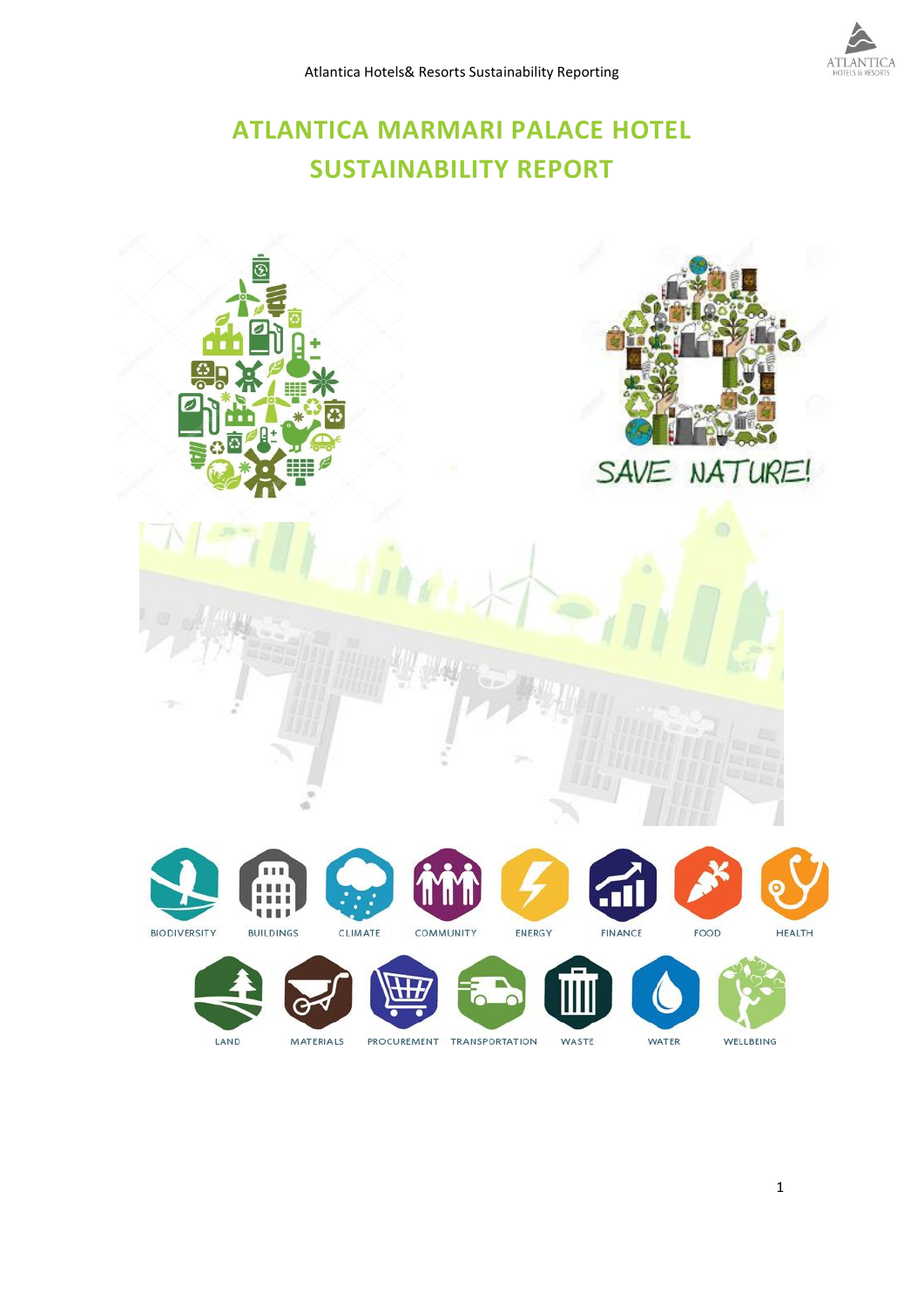

# **ATLANTICA HOTELS & RESORTS – AT A GLANCE**

Established in 1980, Atlantica Hotels & Resorts has now grown into a hotel chain that currently operates over 45 hotels in Cyprus, Greece and Egypt. Through the years terms like:

- ✓ Customer focus
- ✓ Personalised Service
- $\checkmark$  Attention to detail
- $\checkmark$  Value for money
- ✓ Sustainability

Have become synonymous with Atlantica Hotels.

With a wealth of experience and an enviable reputation for quality of service, Atlantica Hotels wherever located, guarantee customer satisfaction at lowest environmental and social impact.

Our customer-focused approach is founded on attracting, retaining and deepening the relationships with our customers.

Customer trust is our most valuable business asset and the foundation for our future growth.

Value is maximised further with working closely with our partners, communities and key account clients.

Atlantica Hotels & Resorts is one of the leading International hotel chains, we therefore have a great responsibility towards our destinations.

Due to the challenging economic, social and environmental periods, our main goal is to balance well the needs of these three main challenges and yet achieve highest customer satisfaction with minimum on the society and environment.

*Responsible business is one of the company's most important values.* 

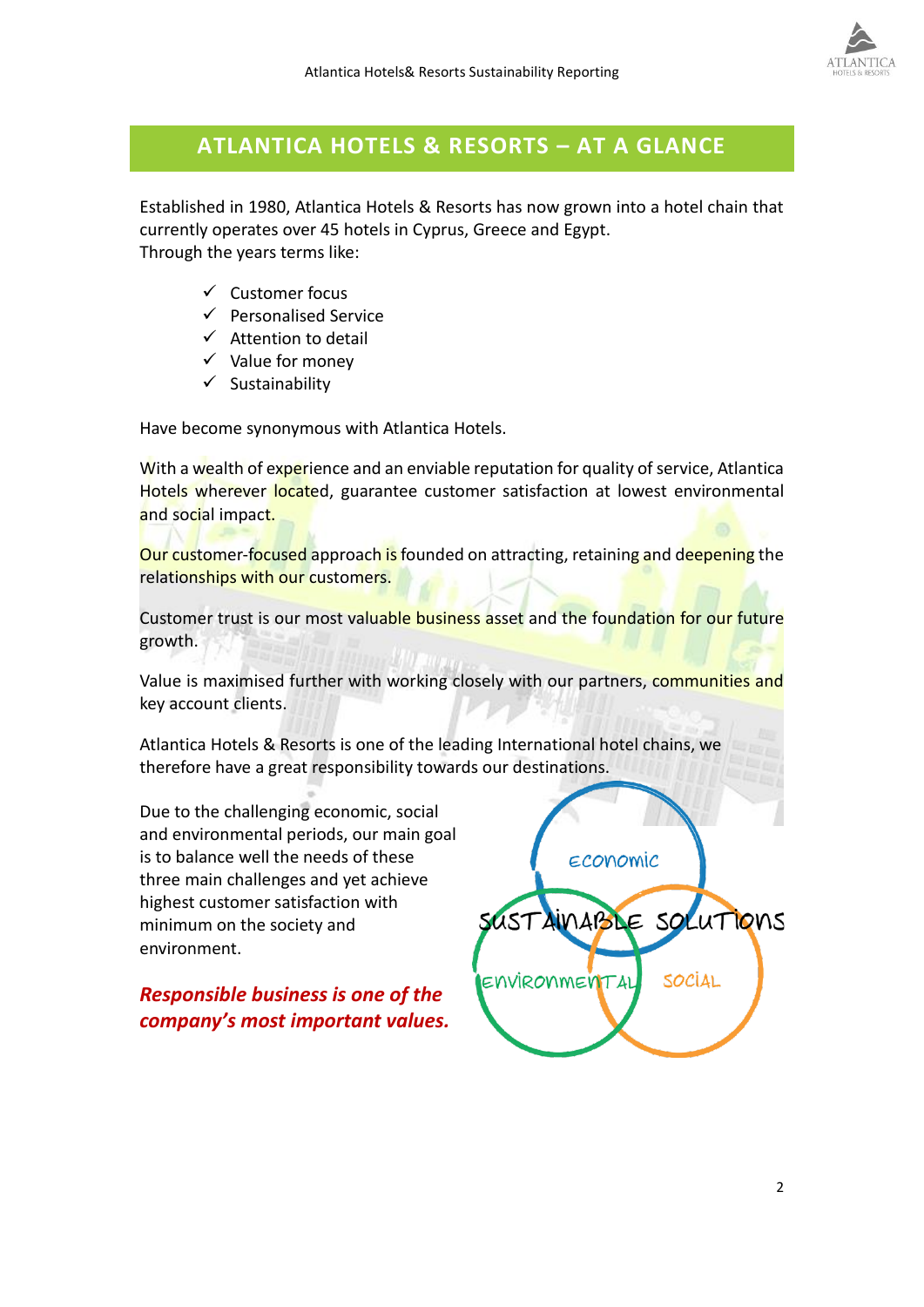

# **REPORTING PERIOD: 2019 - 2021 HOTEL OVERVIEW:**

Atlantica Marmari Palace Hotel Sustainability team is committed to provide highest customer satisfaction at the lowest environmental and social impact by implementing Travelife requirements.

Atlantica Marmari Palace is part of the Atlantica Hotels & Resorts chain of hotels and therefore has adopted all **corporate policies:**

**Quality, Environmental, Food Safety, HSE, Community, Human Resource Management and Covid-19**

Atlantica Marmari Palace has evaluated its environmental and social impacts and below actions and measures are the ones carried out in order to minimize the impact from our activities.

# **SUSTAINABILITY PROGRAMME (TARGETS):**

The hotel has developed its environmental & suitability programme where responsibilities and completion time frames have been set.

All hotel employees and management are engaged in the implementation of the environmental/sustainability programme.

Relevant action plan is set towards its completion which is furthermore evaluated and corrective actions set for an improvement.

Overall responsibility for the implementation and achievement of the targets in the sustainability programme lies on the Hotel Manager and Sustainability team.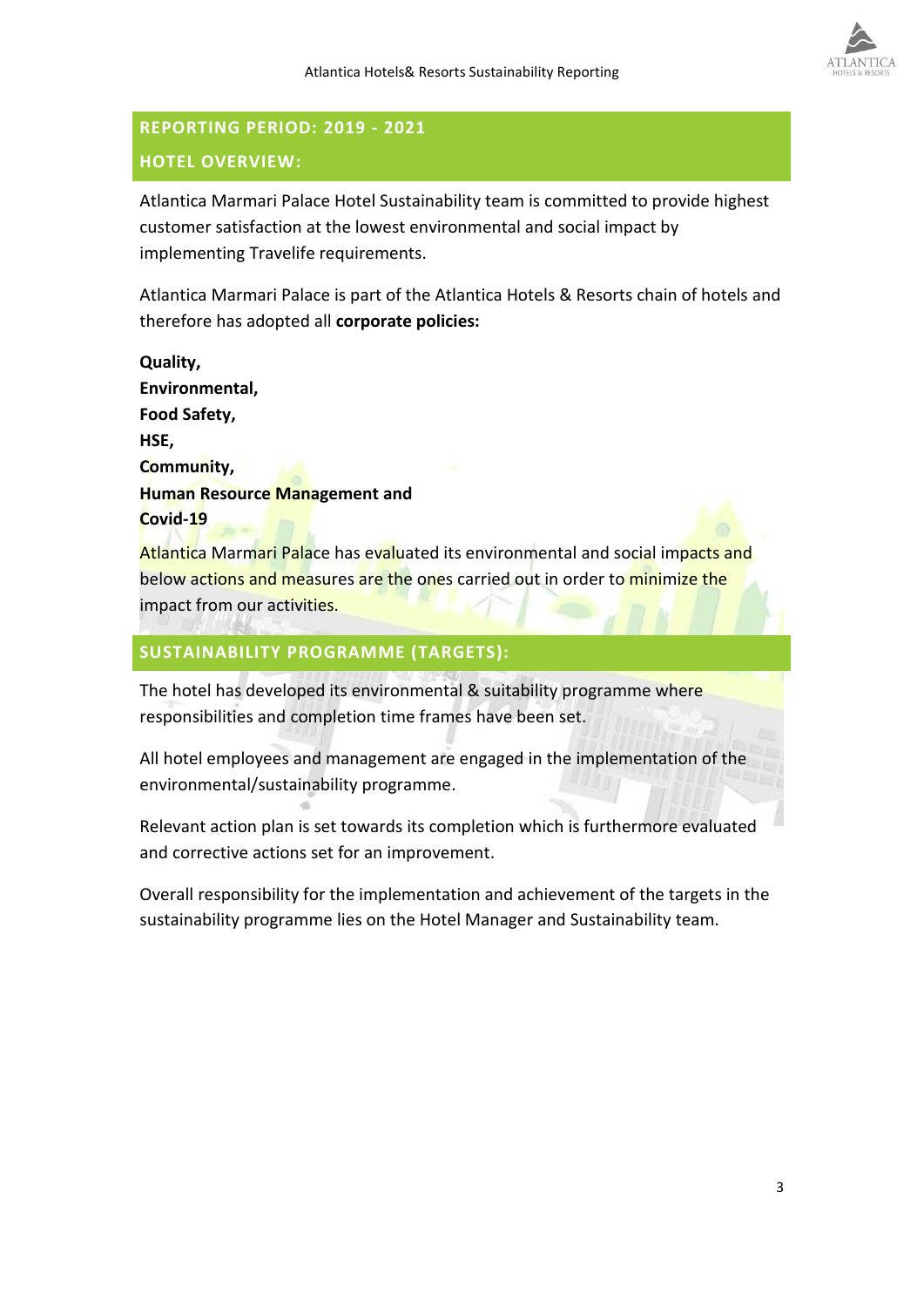

# **KEY ENVIRONMENTAL& SOCIAL ISSUES**

# **WATER**

Water is sourced in the following way:

From water drilling.

## THE HOTEL WATER TARGET IS 490 LIT PPPD.

## ACTUAL CONSUMPTIONS:

- 2019: 590 LIT PPPD Target not met
- 2020: 940 LIT PPPD Target not met
- 2021: 760 LIT PPPD until end of August

The deviation for 2019 was due to some leakages that were identified and fixed after closing of the hotel. Deviations of both 2020 & 2021 targets is mainly due to the reduced number of bed nights and the lower occupancy these years is due to the Covid-19 pandemics. Also, the preparation and maintenance of all swimming pools from April to May 2021 as well as the irrigation of gardens for the same period has contributed in those deviations.

# WATER SAVING MEASURES:

- Installed flow restrictors on taps in all guest rooms.
- Rooms have info cards for voluntary towel exchange system.
- Additional info in all rooms on water saving measures.
- Staff is encouraged to report leakages from taps, pipes etc. and maintenance is rectifying such cases immediately.
- All guest rooms are also provided with towel card which informs and encourages our clients to use their towel more than once.
- Watering of plants is done in morning hours.

# **WATER QUALITY:**

# ACTIONS TAKEN FOR ENSURING HIGH WATER QUALITY:

- An extensive program of the microbiological and chemical pool water analysis is applied on a monthly basis.
- pH and other parameters are checked daily in all swimming pools.
- Microbiological analysis of potable water is performed on a monthly basis.
- Legionella analysis is done at least twice a year where various hotel spots are checked.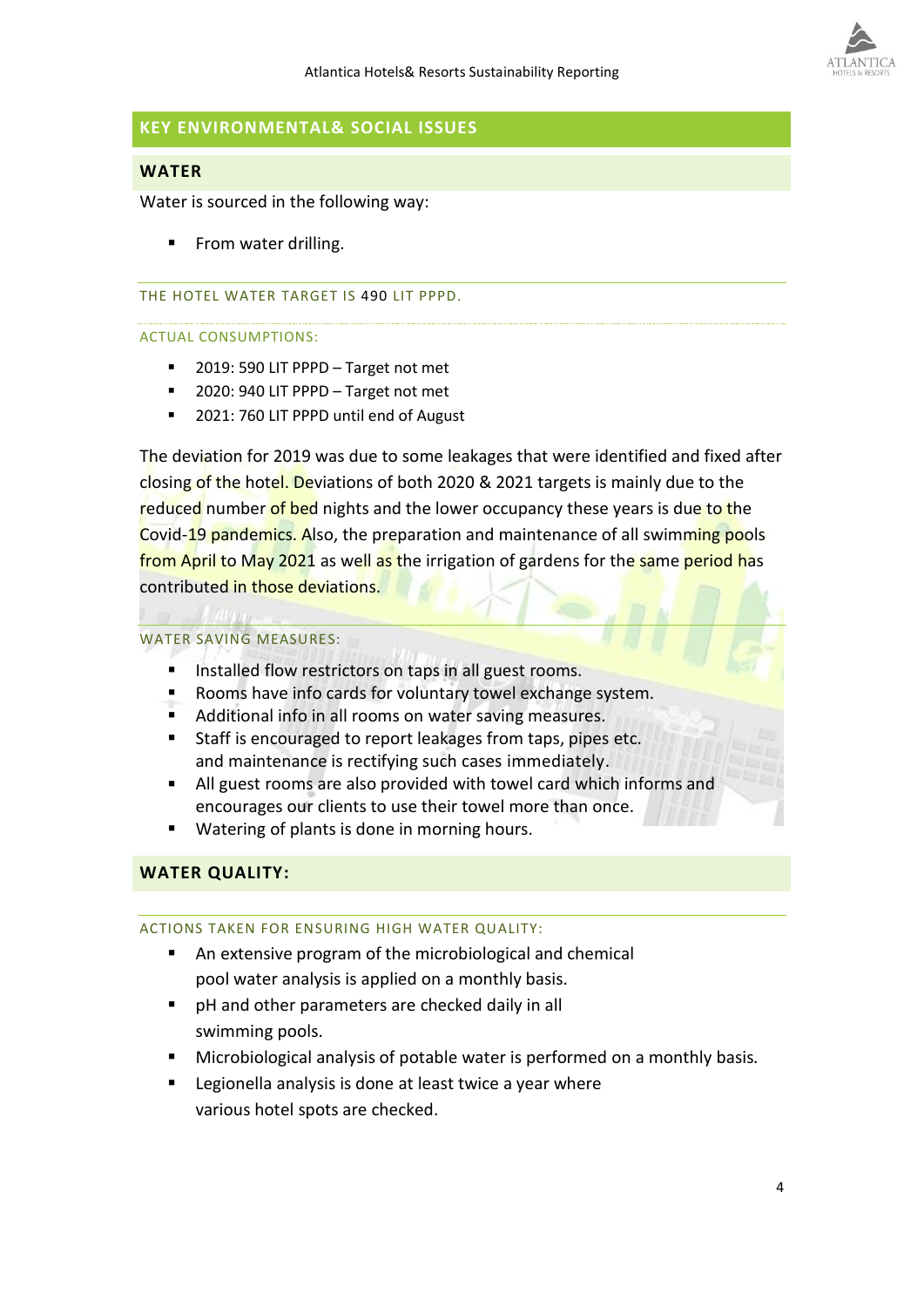# **IRRIGATION:**

## SOURCES AND WAYS:

- The gardens are irrigated with water from drilling.
- Irrigation is being carried out early in the morning or late in the afternoon.

# **ELECTRICITY, FUEL & LPG**

# **ENERGY CONSUMPTION:**

 $\checkmark$  Electricity and LPG are monitored daily by the maintenance department in order to ensure the sensible daily consumption.

**ELECTRICITY:** THE HOTEL ELECTRICITY TARGET IS 26.5 KWH PPPD.

## ACTUAL CONSUMPTIONS:

- $2019: 15.30$  kWh PPPD Target met
- 2020: 23.05 kWh PPPD Target met
- 2021: 16.98 kWh PPPD until end of August

As part of the Covid-19 preventive measures, the A/C operates in all public areas with an addition of 100% fresh air. Sensor that deactivates the A/C in guest rooms when opening balcony doors, is also not functional due to Covid-19 preventive measure.

**LPG:** THE HOTEL LPG TARGET IS 3.25 KWH PPPD.

## ACTUAL CONSUMPTIONS:

- 2019: 1.16 kWh PPPD Target met
- 2020: 1.43 kWh PPPD Target met
- 2021: 2.52 kWh PPPD until end of August

**DIESEL:** Diesel is only used for generators. The target is not set for Diesel as it is used only in case of power cuts.

# ACTUAL DIESEL CONSUMPTIONS:

- 2019: 1.29 kWh PPPD
- 2020: 1.44 kWh PPPD
- 2021: 1.79 kWh PPPD until end of August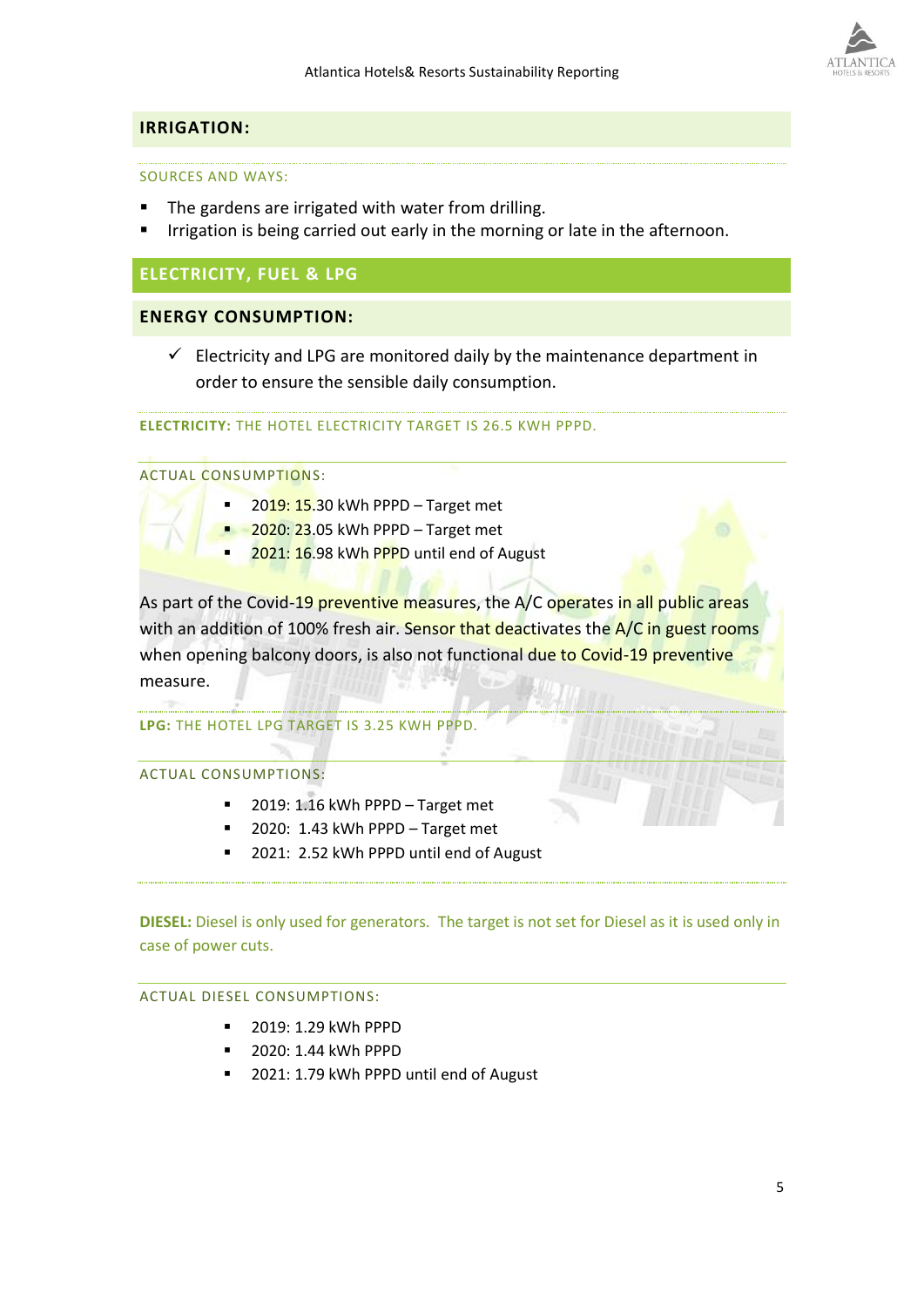

# **ENERGY SOURCES:**

## SOURCES:

- Electricity was obtained from DEI until December 2020. Since then it is obtained from the NRG, a privately-owned energy company because it offers services of higher quality, at competitive prices and uses environmentally friendly technologies. Also, the company is qualified with ISO 14001:2015 and ISO 9001:2015. Electricity is used mostly for A/C, refrigerators, pumps, lights and other departments as kitchen, maintenance and public areas.
- LPG obtained from KosGaz.
- Diesel obtained from EKO is used only for generators.

# **ENERGY SAVING MEASURES:**

# SAVING MEASURES:

# Energy efficient lighting

- **The Indian Entity in the U.S.** In the rest in or a break in old bulbs, they are replaced with LED ones.
- Fluorescent Lamps and LED installed in all back of house areas.
- All rooms are equipped with key card switches that turn off lights as guests leave room.
- Use of natural light for the lighting of the lobby and breakfast restaurant if possible.
- **The information cards for Water and Energy Saving are placed in all guest** rooms.
- All guest rooms are also provided with towel card which informs and encourages our clients to use their towel more than once.

# AC efficiencies and freon

- $\blacksquare$  A/C in rooms is preset and does not go less than 23°C.
- CFCs or HCFCs are not used for A/C.

# Other energy efficiencies

- All new electronic and electrical equipment purchases are based in energy consumption.
- Room TVs goes to sleep mode after 1 hour of operation if there is no touch on remote control.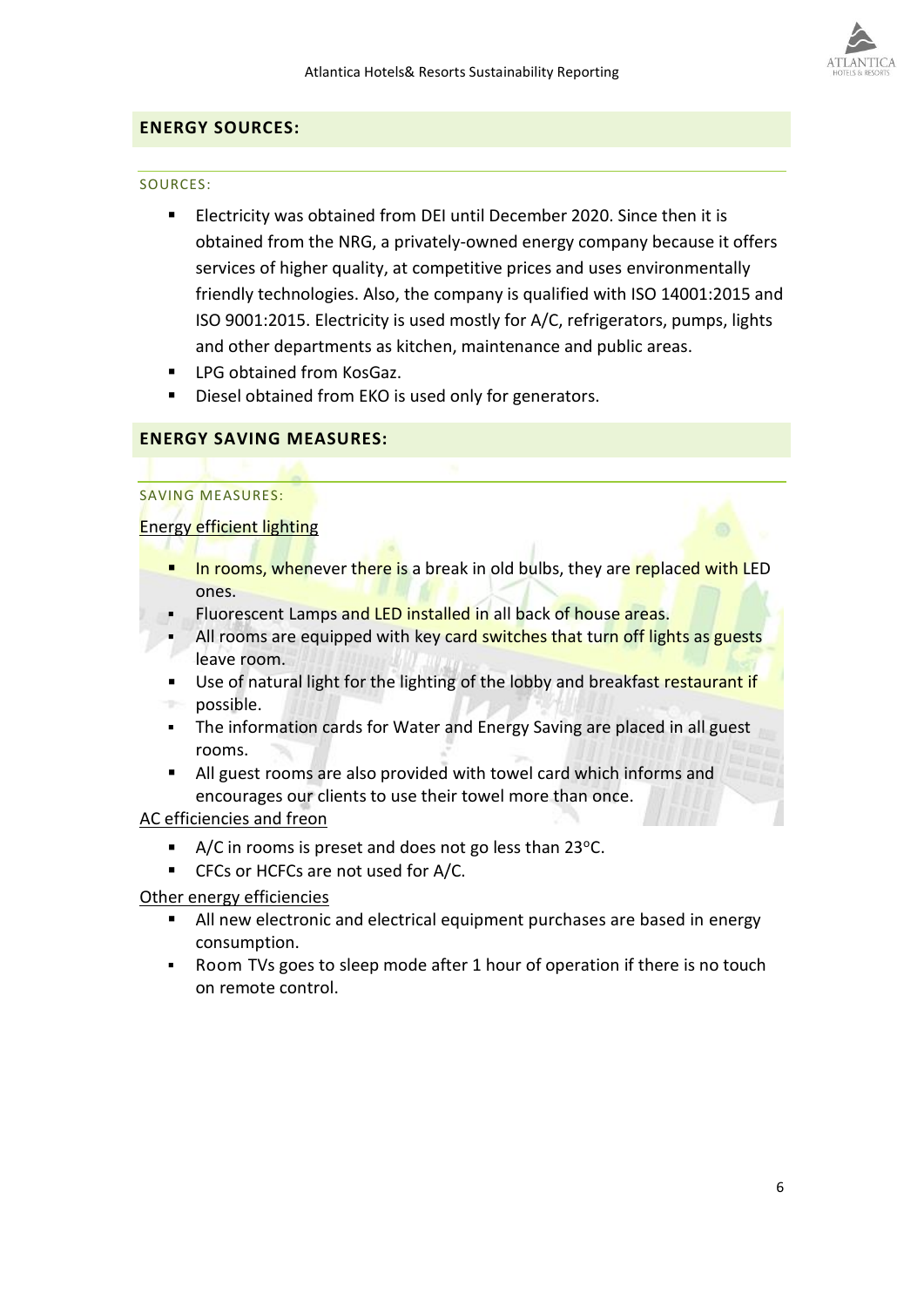

# **WASTE**

# **WATER WASTE MANAGEMENT:**

# DISPOSAL OF WASTE WATER:

- The hotel has its own biological plant within the legal requirements for BOD and COD limits.
- An extensive programme of chemical and microbiological water analysis is applied on a monthly basis.

# **SOLID WASTE MANAGEMENT:**

# TARGET: 1.5KG PPPD

- $2019: 0.93$  kg PPPD Target met
- $2020: 1.11$  kg PPPD Target met
	- $2021: 0.98$  kg PPPD until end of August

# REDUCTION & RECYCLING OF WASTE:

- In the offices one sided printed paper is used as scrap paper and furthermore recycled. E-mail is used extensively for messaging.
- Other non-domestic waste that is separated for recycling is:
	- ✓ **Plastic**
	- ✓ **Metal**
	- ✓ **Paper**
	- ✓ **Batteries**
	- ✓ **Bulbs**
- Hotel has placed in each department large recycling bins, color coded for waste separation and recycling.
- Suppliers are encouraged to reduce packaging (fruit, vegetable, etc), purchasing department checks the packaging upon evaluation of suppliers.
- A large number of products bought has recyclable packaging.
- Buying in bulk (chemicals, oil, water, spices, sauces, etc.)
- One use plastic cup is replaced by re-usable polycarbonate glasses.
- Plastic straws are replaced by biodegradable paper or pasta straws.

# **CERRTIFICATIONS & AWARDS**

- **Travelife Gold**
- ISO14001:2015
- ISO 22000:2018
- Covid Shield, High level